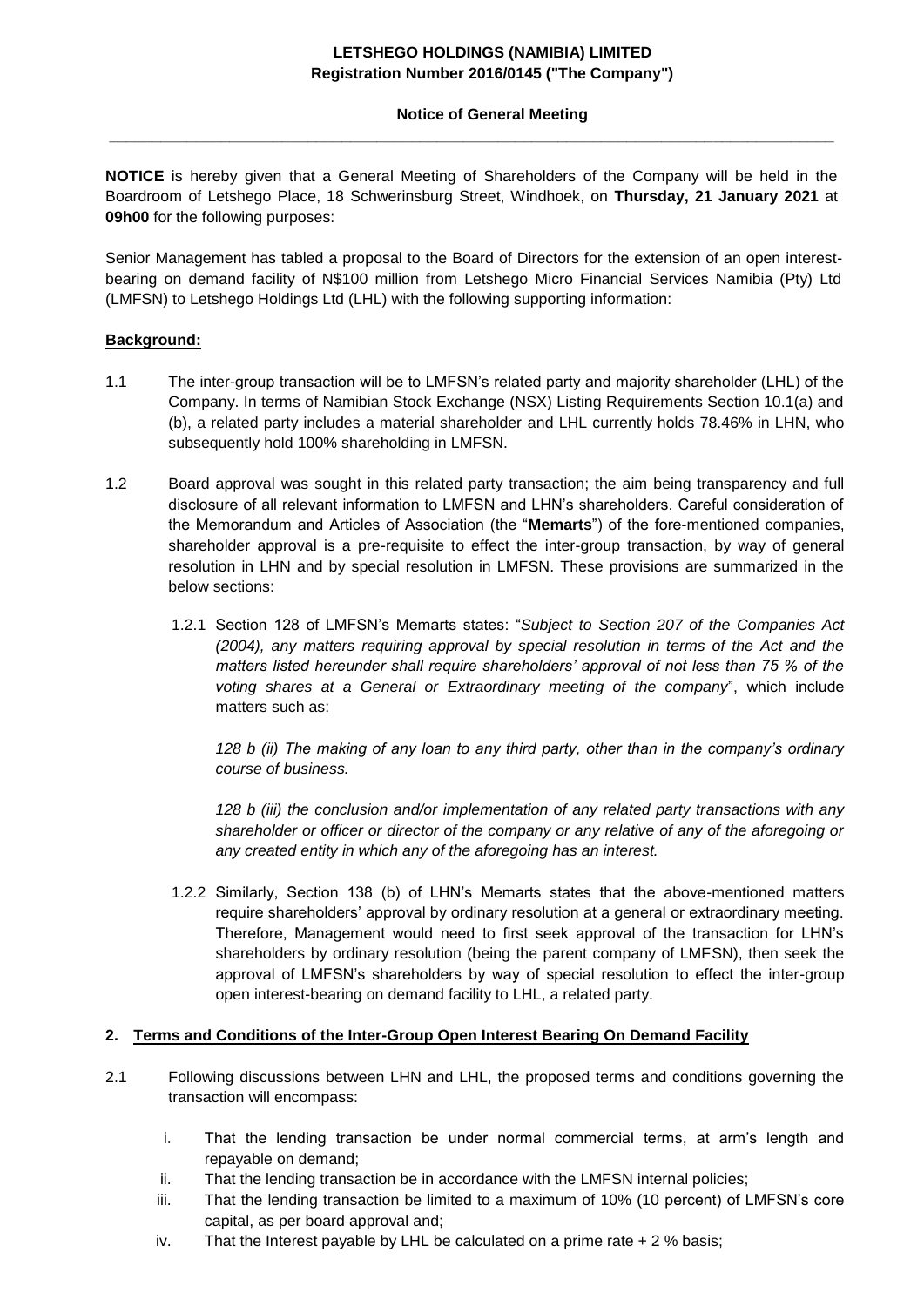- v. The proposed loan amount is N\$100 million, (taking into consideration (iii) above).
- 2.2 To ensure compliance of the inter-group open interest bearing on demand facility, the following internal and regulatory documents were perused and considered, in order to provide comprehensive and objective information to the Board:
	- 2.2.1 Namibia Stock Exchange Listing Requirements;
	- 2.2.2 Memorandum and Articles of Association of LMFSN;
	- 2.2.3 Memorandum and Articles of Association of LHN;
	- 2.2.4 LMFSN Inter-Group Lending Policy;
	- 2.2.5 LMFSN Credit Concentration Policy;

## **3. Pros and Cons of the Inter-Group Open Interest-Bearing On Demand Facility**

- 3.1 In relation to the terms and conditions outlined in section 2.1 of this document, the Board has familiarised itself with the pros and cons of the transaction and is of the opinion that the pros are outweighing the cons by far.
	- 3.1.1 The transaction will not affect the capital of LMFSN in any way, as it will be disbursed from the normal cash liquidity currently held by the entity. The capital referenced to will only be used to determine the maximum amount that can be disbursed in terms of the transaction, in line with the LMFSN Board-approved Inter-Group Credit Policy.
	- 3.1.2 Current investment options in the Namibian market show that the LMFSN-LHL inter-group open interest-bearing on demand facility will yield a higher return of prime rate (7.5%) plus a 2% margin, totalling 9.5%. This return significantly surpasses alternative investment options currently offering 4.62% for on demand investments and 6.36% for investments within 1 year duration.
	- 3.1.3 The inter-group open interest-bearing on demand facility will ensure that LMFSN's idle funds are utilized optimally. Historic and forecast cash flows show a surplus cash position for the remainder of the financial year. The bulk of the cash resources deposited in LMFSN Debtors Account (62257867146) currently yield an interest rate of 2.5%. The surplus cash is arising as a result of a N\$270 million drawdown on the FNB N\$500 million bridge facility which was intended to settle accounts payables. The bridge facility has an undrawn amount of N\$230 million which will only be drawn down once the money can be invested at a higher rate of return than the cost of funding.
	- 3.1.4 The risk associated with the inter-group open interest-bearing on demand transaction is the possibility of LHL's inability to settle the loan. In the event of default by LHL, the risk mitigating action would be for the outstanding balance to be off-set against the coupon dividend set on the Preference Shares.

# 4. **Conclusion**

Given the above information, Management is of the view that the advantages of the inter-group open interest-bearing on demand facility outweigh the disadvantages thereof; as it will positively contribute to LHN's consolidated bottom-line, and ultimately to the benefit of all shareholders.

After due consideration, the board recommended that the following **ordinary and special resolutions** be passed by the shareholders:

# **SPECIAL RESOLUTION:**

# **RESOLVED**:

1. **THAT** the company approves that a subsidiary, being Letshego Micro Financial Services Namibia (Pty) Ltd, may enter into an investment/loan agreement with a related party, being Letshego Holdings Ltd as set out in the above background;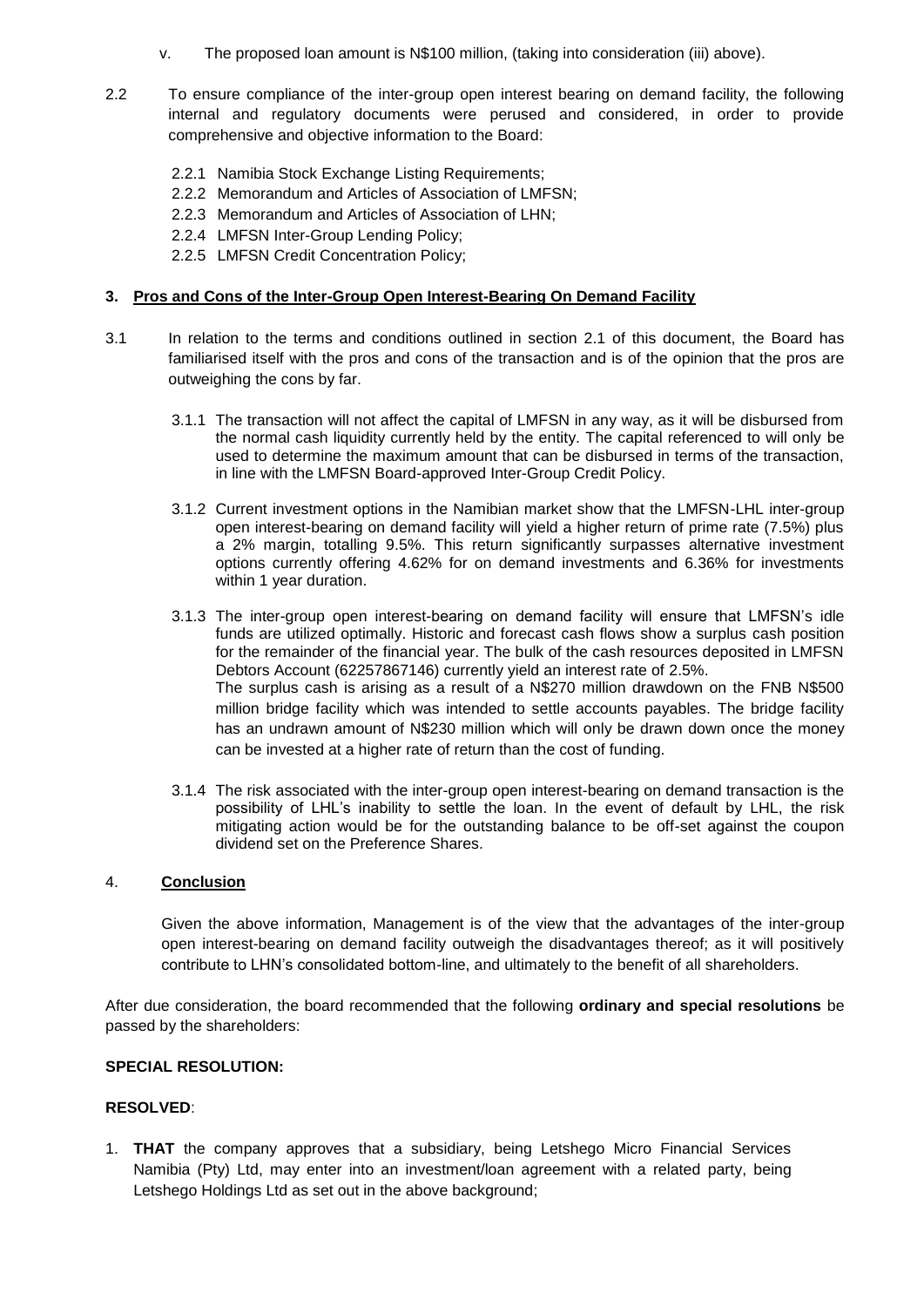- 2. **THAT** the company hereby approves the extension of an open interest-bearing on demand facility of N\$100 million from Letshego Micro Financial Services Namibia (Pty) Ltd (LMFSN) to Letshego Holdings Ltd (LHL)
- 3. **THAT** the following terms and conditions of the investment/loan with a related party, Letshego Holdings Ltd, be accepted and confirmed;
	- 3.1. That the lending transaction be under normal commercial terms, at arm's length and repayable on demand;
	- 3.2. That the lending transaction be in accordance with the LMFSN internal policies;
	- 3.3. That the lending transaction be limited to a maximum of 10% (10 percent) of LMFSN's core capital, as per Board's approval and;
	- 3.4. That the Interest payable by LHL be calculated on a prime rate  $+2\%$  basis;
	- 3.5. The proposed loan amount is N\$100 million, (taking into consideration (3.3) above).

# **ORDINARY RESOLUTION:**

# **RESOLVED:**

4. **THAT** Ms Ester Kali, as Director of the company, be authorised to sign on behalf of the Company any resolutions and or documentation to execute the above agreement.

## **Please note that:**

- *1. Letshego Holdings Ltd, as a related party, will not be entitled to vote on resolutions 1, 2 and 3;*
- *2. Due to the extended State of Emergency declared by the President of Namibia, shareholders are requested to exercise their vote by proxy. (A quorum for the meeting to continue is 3 persons present in person or by proxy.)*
- *3. All shareholders are requested to clarify any questions related to the proposed resolutions with the Company Secretary, Ms Chriszelda Muenjo, prior to the exercising of their vote.*

(A member entitled to attend and vote at the meeting is entitled to appoint one or more proxies to attend and vote in his or her stead. A proxy need not also be a member of the Company. In order to be effective, proxy forms should be forwarded to reach the registered office of the Company not less than 48 hours prior to the time for the holding of the meeting.)

# **BY ORDER OF THE BOARD REGISTERED OFFICE**

Ms Chriszelda Muenjo **Letshego Place** Company Secretary 18 Schwerinsburg Street Email: [ChriszeldaM@letshego.com](mailto:ChriszeldaM@letshego.com) Windhoek

Windhoek, Namibia

17 December 2020